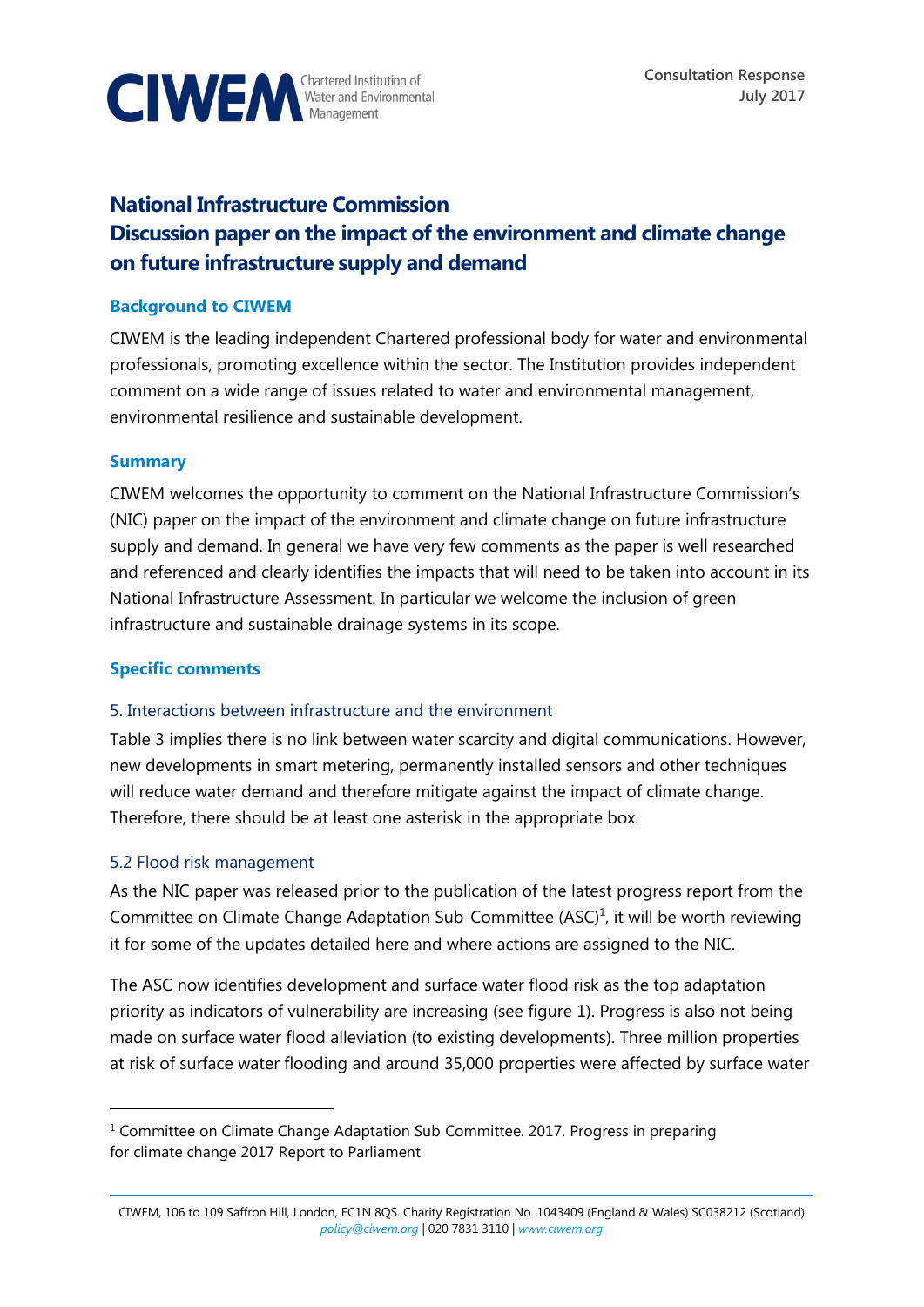during the major floods of 2007. These floods, whilst not solely due to surface water caused £660 million in damage to infrastructure and services including water supplies, treatment plants, roads and electricity supplies.

| Figure 1. Adaptation priorities: are plans in place, and is progress being made?                                                                                                                                                                                                                                                                                                                                                                                                                                                                                           |                                                                                                         |                                                                                                                                                                                                                                                                                            |                                                                                                                                                                                                                                                                                                                                                                                                                                                                                                                                                                                 |
|----------------------------------------------------------------------------------------------------------------------------------------------------------------------------------------------------------------------------------------------------------------------------------------------------------------------------------------------------------------------------------------------------------------------------------------------------------------------------------------------------------------------------------------------------------------------------|---------------------------------------------------------------------------------------------------------|--------------------------------------------------------------------------------------------------------------------------------------------------------------------------------------------------------------------------------------------------------------------------------------------|---------------------------------------------------------------------------------------------------------------------------------------------------------------------------------------------------------------------------------------------------------------------------------------------------------------------------------------------------------------------------------------------------------------------------------------------------------------------------------------------------------------------------------------------------------------------------------|
| Is there<br><b>RED</b><br>a plan? AMBER                                                                                                                                                                                                                                                                                                                                                                                                                                                                                                                                    |                                                                                                         |                                                                                                                                                                                                                                                                                            | <b>GREEN</b>                                                                                                                                                                                                                                                                                                                                                                                                                                                                                                                                                                    |
| <b>RED</b><br>ls progress being<br>made in managing<br>vulnerability?                                                                                                                                                                                                                                                                                                                                                                                                                                                                                                      | · Development and<br>surface water<br>flood risk (n/a)<br>. Soil health and carbon<br>sequestration (T) | * Property-level flood<br>resilience (n/a)<br>* Surface water flood<br>alleviation (T)<br>• Resilience of<br>terrestrial habitats (1)<br>· Resilience of<br>freshwater habitats (T)<br>. Biodiversity in the farmed<br>countryside $(\leftrightarrow)$                                     | • None                                                                                                                                                                                                                                                                                                                                                                                                                                                                                                                                                                          |
| <b>AMBER</b>                                                                                                                                                                                                                                                                                                                                                                                                                                                                                                                                                               | • Health impacts from<br>heat and cold (n/a)<br><b>• Commercial fisheries</b><br>and aquaculture (new)  | . Marine and coastal<br>habitats (n/a)<br>. Resilience of port and<br>airport infrastructure (↓)<br>· Infrastructure<br>$interdependent ( \leftrightarrow )$<br>· Business supply chain<br>$interruptions (\leftrightarrow)$<br><b>• Business opportunities</b><br>from climate change (1) | • Development in areas at river and<br>coastal flood risk (n/a)<br>• Capacity of people to recover from flooding (++)<br>• Coastal change risk management (new)<br>• Pathogens, air quality and UV radiation $(\leftrightarrow)$<br>• Effectiveness of emergency planning system (1)<br>. Water management in the<br>natural environment (n/a)<br>• Commercial forestry (1)<br>• Design and location of new infrastructure (←)<br>$\bullet$ Resilience of road and rail infrastructure $(\leftrightarrow)$<br>$\cdot$ Business impacts from extreme weather $\leftrightarrow$ ) |
| <b>GREEN</b>                                                                                                                                                                                                                                                                                                                                                                                                                                                                                                                                                               | • None                                                                                                  | . Water demand in the<br>built environment (1)<br>· Crops and livestock (n/a)                                                                                                                                                                                                              | • River and coastal flood alleviation (↓)<br>• Resilience of water and energy infrastructure $(\downarrow)$<br>• Water demand by industry $(\downarrow)$                                                                                                                                                                                                                                                                                                                                                                                                                        |
| <b>GREY</b>                                                                                                                                                                                                                                                                                                                                                                                                                                                                                                                                                                | · Resilience of digital and<br>ICT infrastructure (1)                                                   |                                                                                                                                                                                                                                                                                            | • None                                                                                                                                                                                                                                                                                                                                                                                                                                                                                                                                                                          |
| Source: ASC assessment of policies and plans, and progress, for each adaptation priority.<br>Notes: Adaptation priorities have been categorised as follows:<br>Red: plans and policies do not account for climate change risks, indicators of vulnerability are increasing.<br>٠<br>Amber: plans and policies partially address climate change risks, indicators of vulnerability show mixed<br>٠<br>progress.<br>Green: plans and policies are in place, indicators of vulnerability are generally falling.<br>٠<br>Grey: insufficient evidence to form a judgement.<br>٠ |                                                                                                         |                                                                                                                                                                                                                                                                                            |                                                                                                                                                                                                                                                                                                                                                                                                                                                                                                                                                                                 |

Key to changes since 2015: ↑ increased concern, ↓ decreased concern, ↔ no change since 2015, new: not part of 2015 assessment, n/a: scope of assessment changed so comparison with 2015 not possible.

The ASC finds: "Evidence suggests a significant and increasingly severe lack of capacity in the sewer network to cope with heavy rainfall events. The scale of the investment to tackle this issue has yet to be assessed and the ownership of the problem is fragmented between national and local government and the water industry." New development is highly likely to add pressure to existing drainage networks and this is why CIWEM has championed the use of sustainable drainage systems (SuDS).